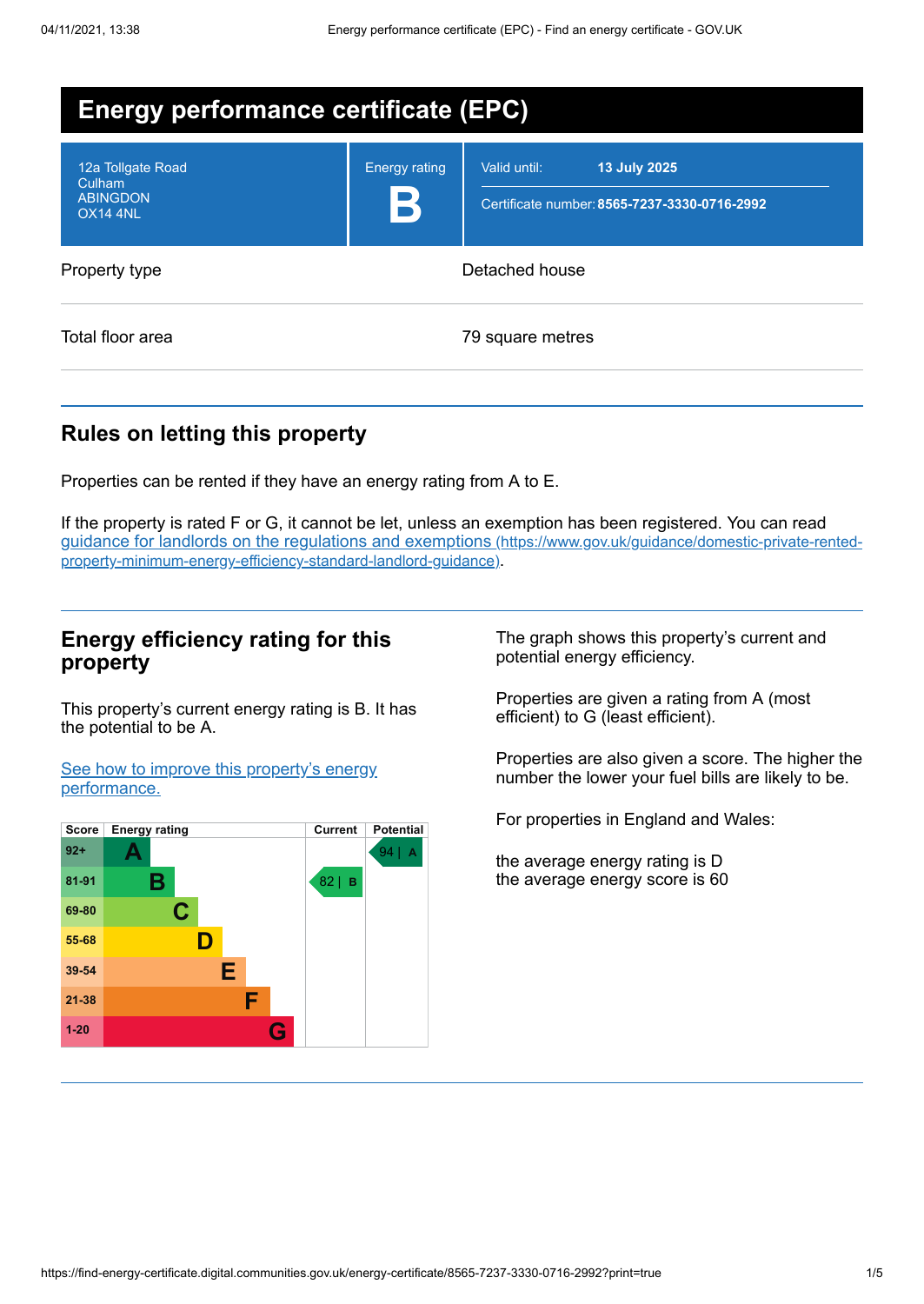# **Breakdown of property's energy performance**

This section shows the energy performance for features of this property. The assessment does not consider the condition of a feature and how well it is working.

Each feature is assessed as one of the following:

- very good (most efficient)
- good
- average
- poor
- very poor (least efficient)

When the description says "assumed", it means that the feature could not be inspected and an assumption has been made based on the property's age and type.

| <b>Feature</b>       | <b>Description</b>                                                | Rating    |
|----------------------|-------------------------------------------------------------------|-----------|
| Walls                | Average thermal transmittance 0.19 W/m <sup>2</sup> K             | Very good |
| Roof                 | Average thermal transmittance 0.1 W/m <sup>2</sup> K              | Very good |
| Floor                | Average thermal transmittance 0.16 W/m <sup>2</sup> K             | Very good |
| Windows              | High performance glazing                                          | Very good |
| Main heating         | Boiler and radiators, mains gas                                   | Good      |
| Main heating control | Time and temperature zone control                                 | Very good |
| Hot water            | From main system                                                  | Good      |
| Lighting             | Low energy lighting in all fixed outlets                          | Very good |
| Air tightness        | Air permeability 5.9 m <sup>3</sup> /h.m <sup>2</sup> (as tested) | Good      |
| Secondary heating    | Room heaters, wood logs                                           | N/A       |

### **Low and zero carbon energy sources**

Low and zero carbon energy sources release very little or no CO2. Installing these sources may help reduce energy bills as well as cutting carbon emissions. The following low or zero carbon energy sources are installed in this property:

• Biomass secondary heating

### **Primary energy use**

The primary energy use for this property per year is 100 kilowatt hours per square metre (kWh/m2).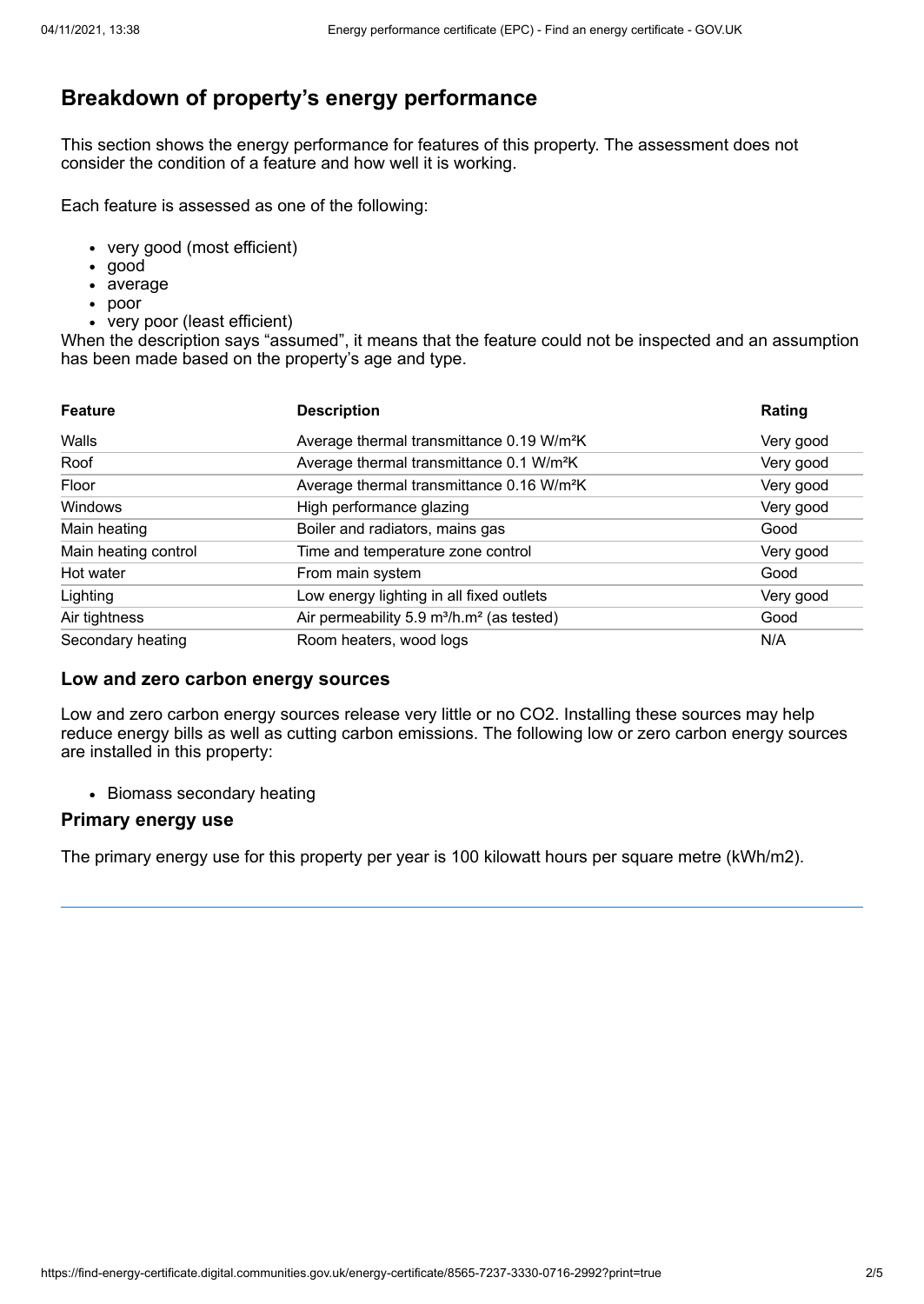## **Environmental impact of this property**

One of the biggest contributors to climate change is carbon dioxide (CO2). The energy used for heating, lighting and power in our homes produces over a quarter of the UK's CO2 emissions.

| An average household<br>produces | 6 tonnes of CO <sub>2</sub> |  |
|----------------------------------|-----------------------------|--|
| This property produces           | 1.3 tonnes of CO2           |  |

This property's potential production 0.2 tonnes of CO2

By making the [recommended](#page-2-0) changes, you could reduce this property's CO2 emissions by 1.1 tonnes per year. This will help to protect the environment.

Environmental impact ratings are based on assumptions about average occupancy and energy use. They may not reflect how energy is consumed by the people living at the property.

# <span id="page-2-0"></span>**How to improve this property's energy performance**

Making any of the recommended changes will improve this property's energy efficiency.

If you make all of the recommended changes, this will improve the property's energy rating and score from B (82) to A (94).

| <b>Recommendation</b>        | <b>Typical installation cost</b> | <b>Typical yearly saving</b> |
|------------------------------|----------------------------------|------------------------------|
| 1. Solar water heating       | £4.000 - £6.000                  | £37                          |
| 2. Solar photovoltaic panels | £5.000 - £8.000                  | £280                         |

### **Paying for energy improvements**

Find energy grants and ways to save energy in your home. [\(https://www.gov.uk/improve-energy-efficiency\)](https://www.gov.uk/improve-energy-efficiency)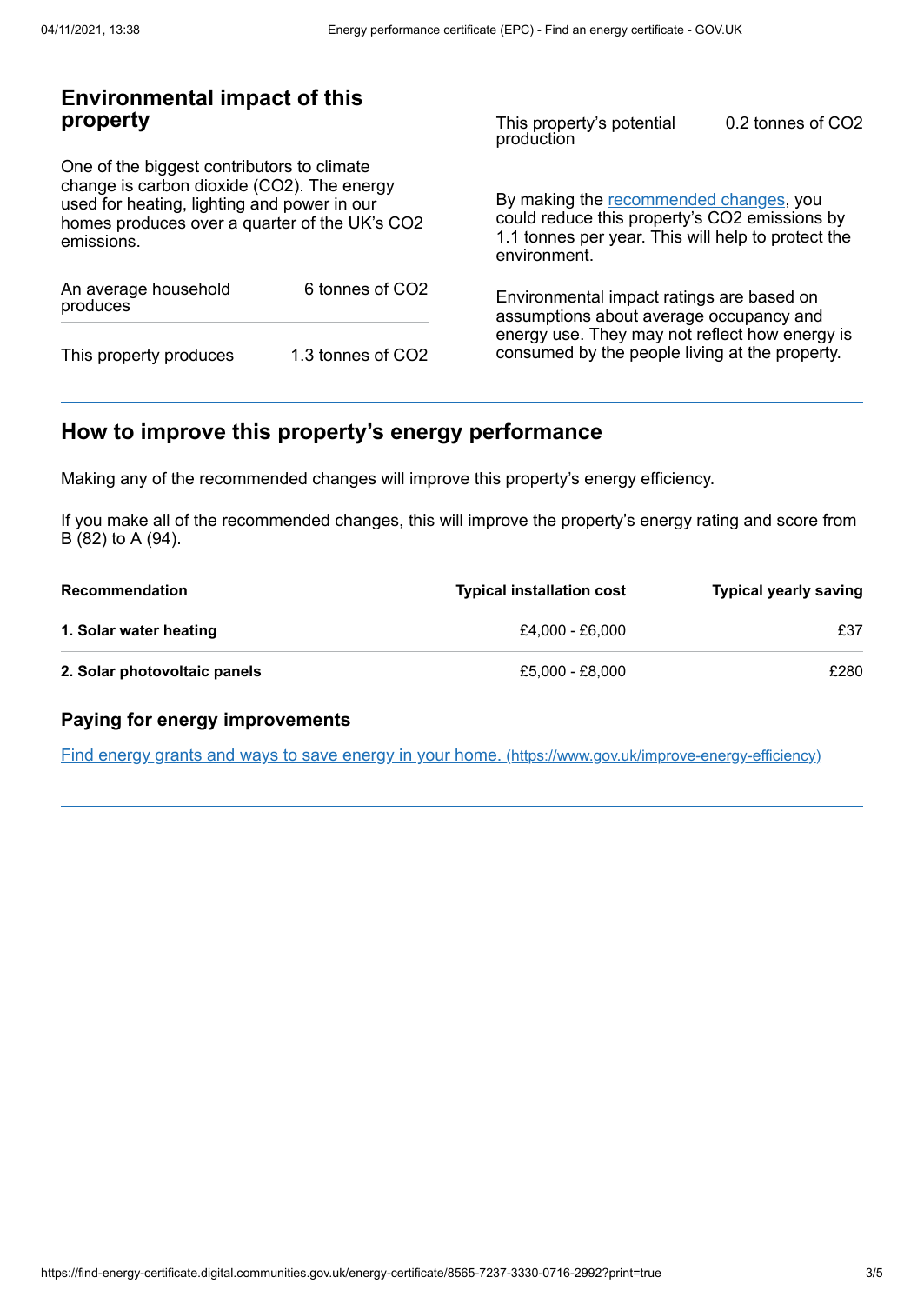## **Estimated energy use and potential savings**

| Estimated yearly energy<br>cost for this property | £403 |
|---------------------------------------------------|------|
| Potential saving                                  | £36. |

The estimated cost shows how much the average household would spend in this property for heating, lighting and hot water. It is not based on how energy is used by the people living at the property.

The estimated saving is based on making all of the [recommendations](#page-2-0) in how to improve this property's energy performance.

For advice on how to reduce your energy bills visit Simple Energy Advice [\(https://www.simpleenergyadvice.org.uk/\)](https://www.simpleenergyadvice.org.uk/).

### **Heating use in this property**

Heating a property usually makes up the majority of energy costs.

### **Estimated energy used to heat this property**

| Space heating | 2551 kWh per year |
|---------------|-------------------|
| Water heating | 2000 kWh per year |

#### **Potential energy savings by installing insulation**

The assessor did not find any opportunities to save energy by installing insulation in this property.

You might be able to receive Renewable Heat Incentive payments [\(https://www.gov.uk/domestic](https://www.gov.uk/domestic-renewable-heat-incentive)renewable-heat-incentive). This will help to reduce carbon emissions by replacing your existing heating system with one that generates renewable heat. The estimated energy required for space and water heating will form the basis of the payments.